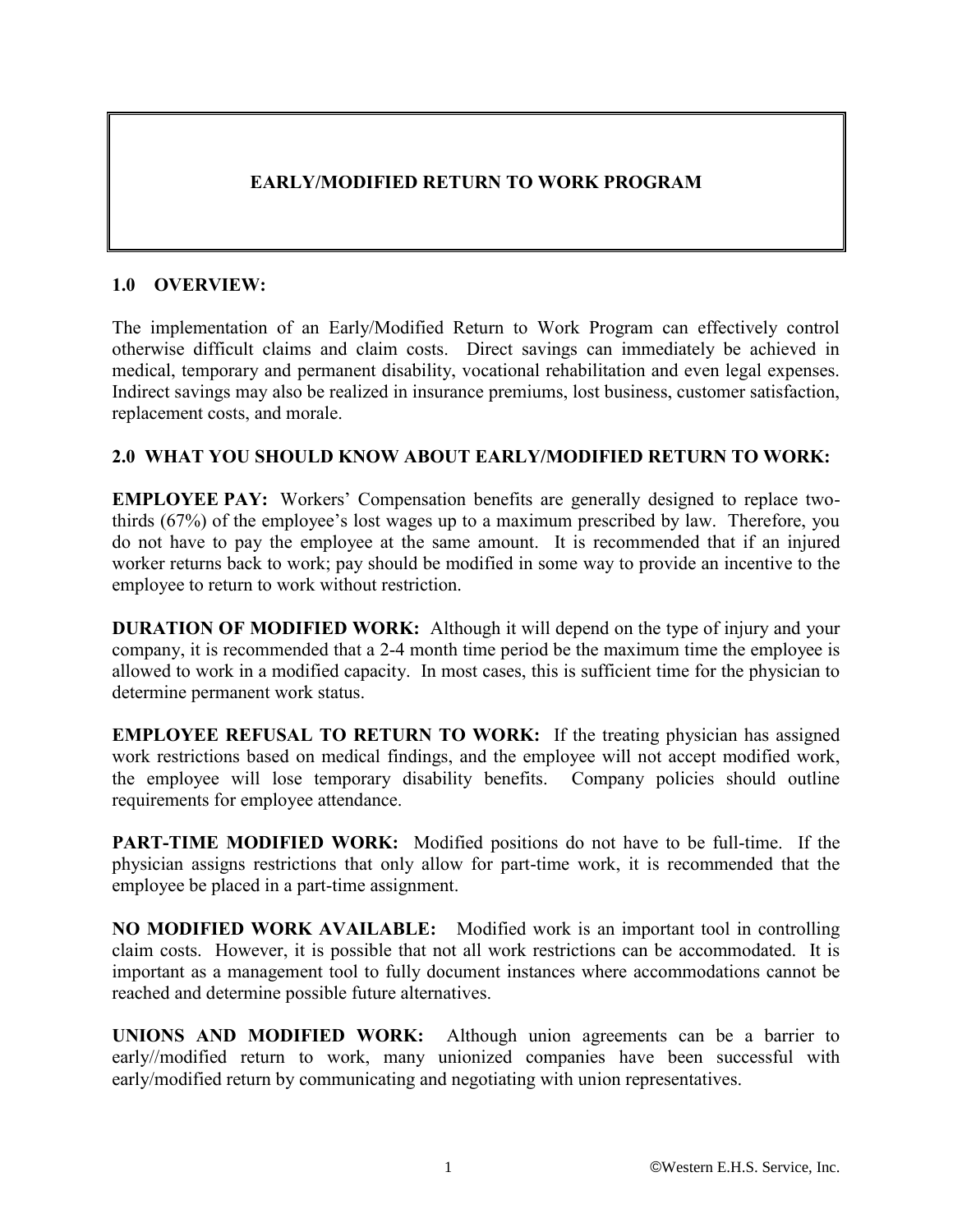#### **3.0 THE STEPS TO AN EARLY/MODIFIED RETURN TO WORK PROGRAM:**

#### **Step 1: Establish Relationship with Treating Physician or Clinic**

Contact your medical provider and invite your treating physician to tour your worksite and become familiar with the physical requirements of different positions in your company. Ask that you be kept informed on the status of all workplace injuries.

#### **Step 2: Provide the Physician with a Work Status/Restriction Form**

The physician must clearly communicate physical restrictions to you to enable you to assign modified work to the injury employee. Although many physicians and clinics use work status forms, many are not adequate in outlining work restrictions. The form in this manual will provide physicians with a standard that clearly outlines injured workers' restrictions.

#### **Step 3: Determine Tasks that the Injured Worker can Perform**

Identifying tasks that can be performed by any worker before an injury occurs simplifies the process for everyone involved. By planning ahead, the manager and department will be prepared to assign and injured worker to a job or task.

#### **Step 4: Complete Job Requirement Checklist**

The Job Requirement Checklist in this manual can be used to describe the physical requirements of each job to the physician. When the physician understands the demands of the employee's regular or modified position, he/she will be more likely to agree with a modified position.

#### **Step 5: Establish Early/Modified Return to Work Policies and Procedures**

Once you have completed the above steps, it is recommended that you establish procedures for your Early/Modified Return to Work Program:

- 1. A time limit of 2 to 4 months is recommended. This will encourage more aggressive treatment and reduce the possibility of long-term unnoticed modified work assignments.
- 2. If you experience a high frequency of injuries, it is suggested that you limit the number of modified work assignments available by department.
- 3. A policy statement should be written. Top management should support the program and all levels of employees should be informed. A sample policy statement is included.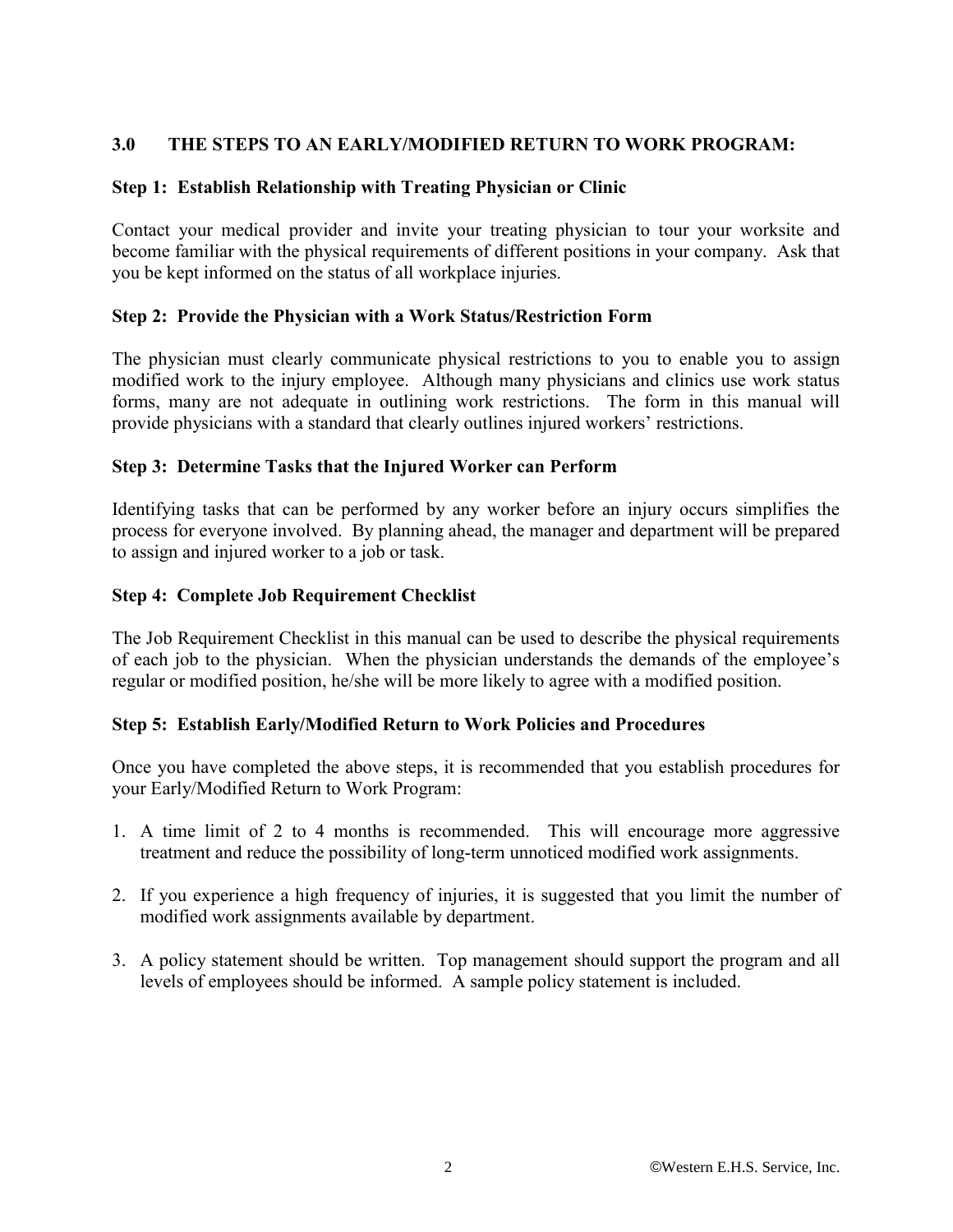# **EARLY / MODIFIED RETURN TO WORK (SAMPLE POLICY STATEMENT)**

In an effort to minimize disability due to industrial injuries, and to reduce the costs of workers' compensation, (insert company name) has developed an Early/Modified Return to Work Program. The Program is a team effort and commitment made by all levels of management, including supervisors and employees.

(Insert company name) offers a Return to Work Program for employees who have been injured on the job. Transitional work will be provided whenever possible for (insert amount of time) while the employee is recovering and unable to return to her or his regular duties. It is our goal to provide meaningful work assignments as soon as feasible following an injury, while avoiding any aggravation of the injury.

Cc: Employee Handbook

Workers' Compensations Insurance Carrier Medical Providers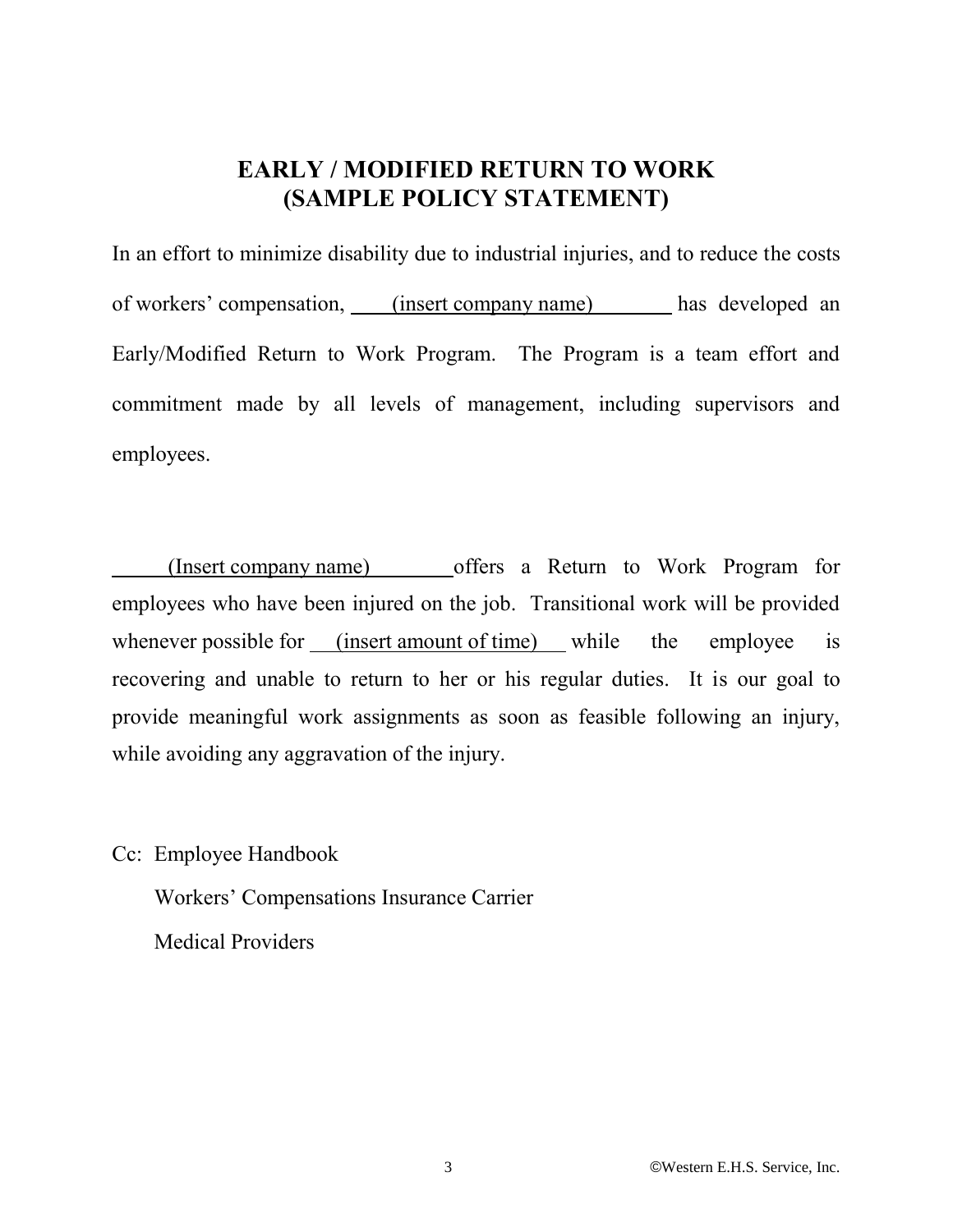# **EARLY / MODIFIED RETURN TO WORK JOB REQUIREMENT CHECKLIST**

| Regular Job<br>Temporary Modified Job |            |              |                 |                |                |                |   |   |                |   |   |        |
|---------------------------------------|------------|--------------|-----------------|----------------|----------------|----------------|---|---|----------------|---|---|--------|
| Activity                              | Frequency  |              | Number of Hours |                |                |                |   |   |                |   |   |        |
|                                       | Continuous | Intermittent | $\mathbf{1}$    | $\overline{2}$ | $\overline{3}$ | $\overline{4}$ | 5 | 6 | $\overline{7}$ | 8 | 9 | $^{+}$ |
| <b>Sitting</b>                        |            |              |                 |                |                |                |   |   |                |   |   |        |
| Walking                               |            |              |                 |                |                |                |   |   |                |   |   |        |
| Standing                              |            |              |                 |                |                |                |   |   |                |   |   |        |
| Bending                               |            |              |                 |                |                |                |   |   |                |   |   |        |
| Squatting                             |            |              |                 |                |                |                |   |   |                |   |   |        |
| Climbing                              |            |              |                 |                |                |                |   |   |                |   |   |        |
| Kneeling                              |            |              |                 |                |                |                |   |   |                |   |   |        |
| Twisting                              |            |              |                 |                |                |                |   |   |                |   |   |        |
| Stretching                            |            |              |                 |                |                |                |   |   |                |   |   |        |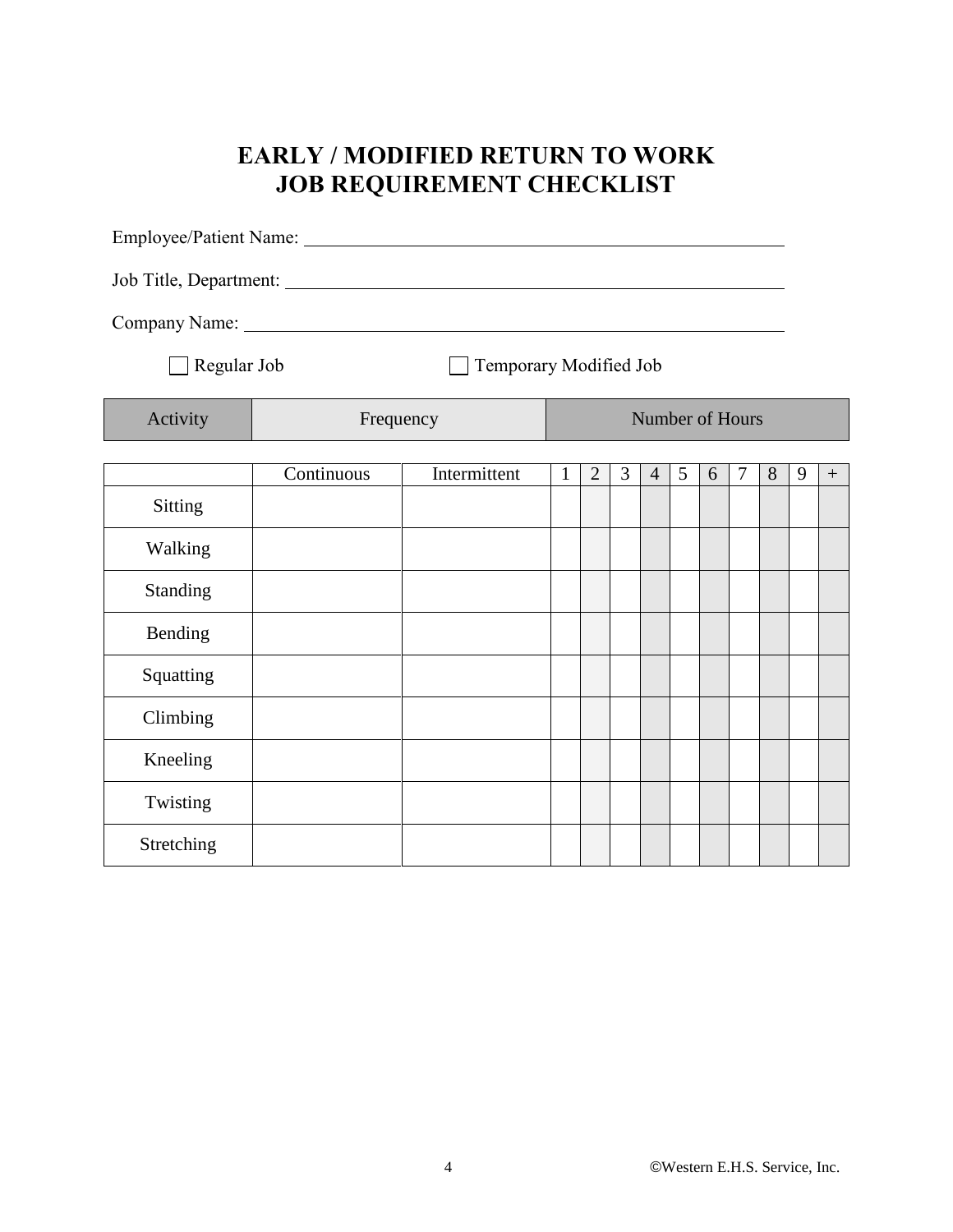| <b>Activity Requirements</b>                             |            |              | <b>Frequency</b> |
|----------------------------------------------------------|------------|--------------|------------------|
| <b>HAND</b>                                              | Left       | <b>Right</b> |                  |
| Hand Coordination<br>$\bullet$                           |            |              |                  |
| Simple Grasping<br>$\bullet$                             |            |              |                  |
| Pushing and Pulling<br>$\bullet$                         |            |              |                  |
| Fine Hand Coordination<br>$\bullet$                      |            |              |                  |
| <b>ABILITY TO REACH</b>                                  |            |              |                  |
| Reach above the shoulder<br>$\bullet$                    |            |              |                  |
| Reach at or below shoulder level<br>$\bullet$            |            |              |                  |
| <b>FEET</b>                                              | <b>YES</b> | NO           |                  |
| Operate foot controls<br>$\bullet$                       |            |              |                  |
| Repetitive movement<br>$\bullet$                         |            |              |                  |
| <b>Hand Coordination</b><br>$\bullet$                    |            |              |                  |
| <b>AUDIO / VISUAL</b>                                    |            |              |                  |
| Special visual or auditory<br>$\bullet$<br>requirements? |            |              |                  |
| <b>WEIGHT</b>                                            | Lifting    | Carrying     |                  |
| 10 lbs. or less<br>$\bullet$                             |            |              |                  |
| 11 lbs. to 25 lbs.<br>$\bullet$                          |            |              |                  |
| 26 lbs. to 50 lbs.<br>$\bullet$                          |            |              |                  |
| 51 lbs. to 75 lbs.<br>$\bullet$                          |            |              |                  |
| 76 lbs. to 100 lbs.<br>$\bullet$                         |            |              |                  |
| Over 100 lbs.<br>$\bullet$                               |            |              |                  |
| <b>Longest Distance Carried</b><br>$\bullet$             |            |              |                  |
| Heaviest item carried and how<br>$\bullet$<br>far?       |            |              |                  |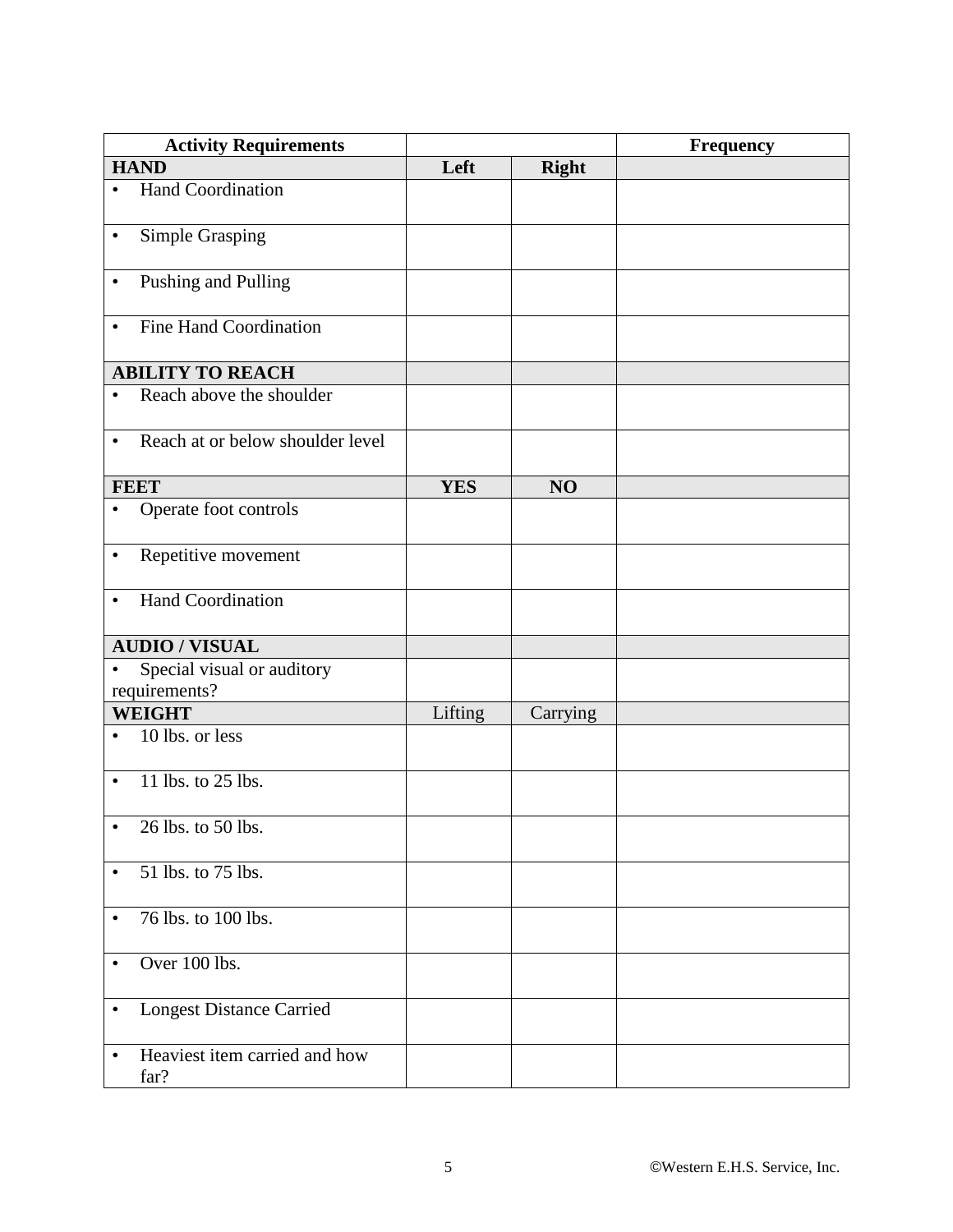## **EARLY / MODIFIED RETURN TO WORK** MODIFIED TASK INDENTIFICATION

Examples of restrictions and tasks below. Use the attached blank form.

## DEPARTMENT:

| <b>RESTRICTIONS</b>                         | <b>TASKS THAT CAN BE PERFORMED</b>             |  |  |  |  |  |
|---------------------------------------------|------------------------------------------------|--|--|--|--|--|
|                                             |                                                |  |  |  |  |  |
| No Lifting or Carrying                      | Entering information into computer<br>٠        |  |  |  |  |  |
|                                             | Answering telephones                           |  |  |  |  |  |
|                                             | Filing<br>٠                                    |  |  |  |  |  |
| No Pushing or Pulling                       | Completes paperwork                            |  |  |  |  |  |
|                                             | Filing                                         |  |  |  |  |  |
|                                             | Answering telephones<br>$\bullet$              |  |  |  |  |  |
|                                             | Light sorting<br>٠                             |  |  |  |  |  |
| No Standing or Walking                      | Sorting mail<br>$\bullet$                      |  |  |  |  |  |
|                                             | Answering customer service phones<br>$\bullet$ |  |  |  |  |  |
| No Stooping, Bending, Squatting or Kneeling | Sits on stool and works                        |  |  |  |  |  |
| No Overhead Lifting                         | Lifting, sorting at waist level<br>$\bullet$   |  |  |  |  |  |
|                                             | Counter level assembly/testing<br>$\bullet$    |  |  |  |  |  |
| No Use of Dominant Arm or Head              | Answering telephone with<br>non-<br>$\bullet$  |  |  |  |  |  |
|                                             | dominant arm/hand                              |  |  |  |  |  |
|                                             | Cashiering<br>٠                                |  |  |  |  |  |
| No Prolonged Sitting                        | Light courier tasks<br>٠                       |  |  |  |  |  |
| Other (i.e. no exposure to heat, chemical,  | Filing                                         |  |  |  |  |  |
| water, etc.                                 | Desk Work                                      |  |  |  |  |  |